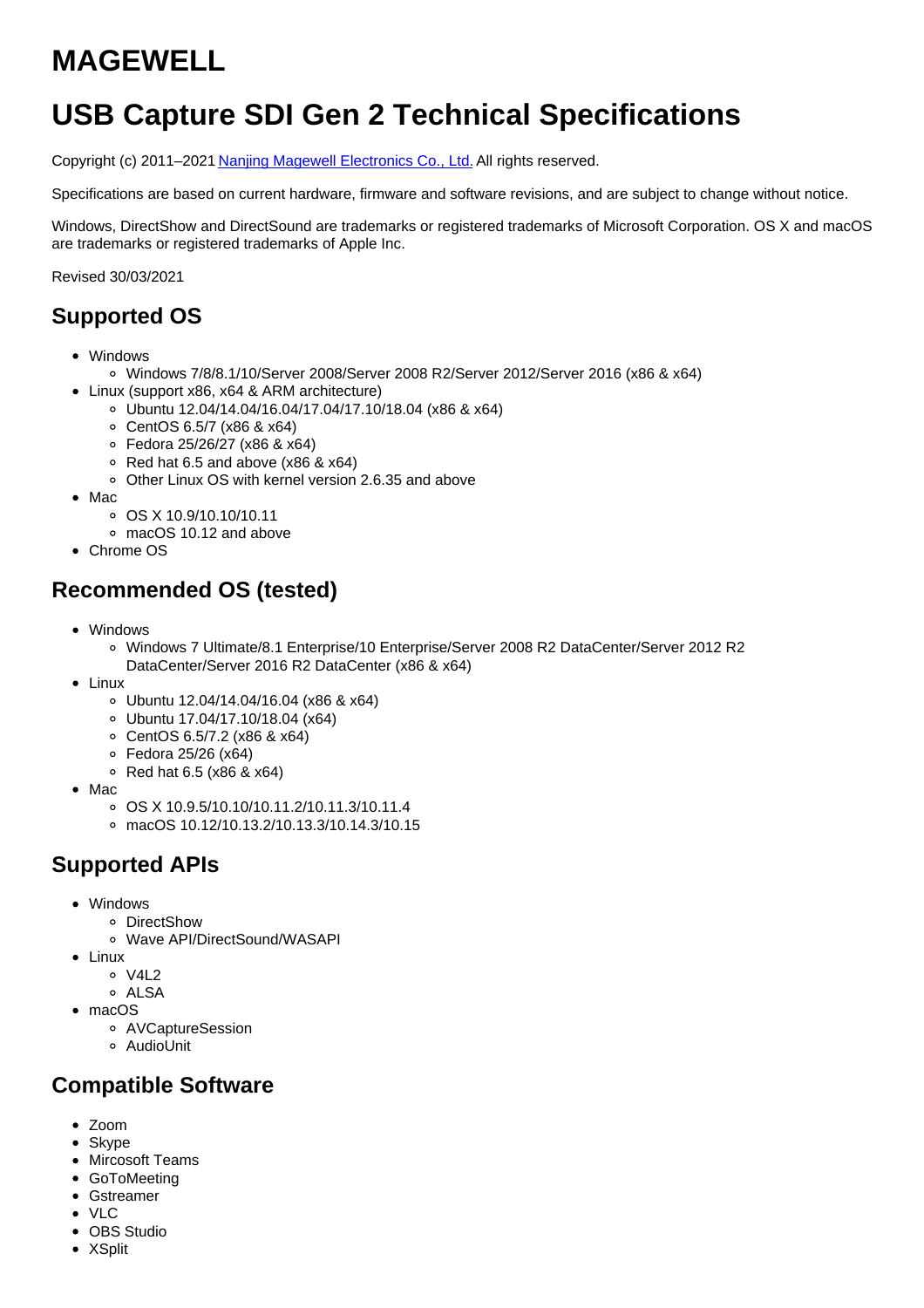- QuickTime Player
- Any other DirectShow/V4L2/AVCaptureSession based encoding or streaming software

### **Input Interfaces**

- $OMCX$ 
	- SD/HD/3G SDI

## **Host Interface**

- USB 3.0
	- compatible with USB 2.0
	- compatible with USB 3.1 Gen 1

### **Input features**

• Support for up to 2048x1080 input resolution

# **SDI Specific Features**

- Integrated cable equalizer extending the cable length as follows:
	- up to 330m for SD-SDI signals
	- up to 190m for HD-SDI signals
	- up to 150m for 3G-SDI signals
- Support for SD/HD/3Ga/3Gb/3Gb-DL/3Gb-DS standards
- Support for 2K (2048x1080) mode
- Support for RGB 4:4:4, YCbCr 4:4:4, YCbCr 4:2:2 color sampling
- Support for 10/12-bit color depth
- Support for extraction of SMPTE 352 payload identifier
- Support for up to 2 (mono) audio channels at 48KHz
- Support for extraction of audio formation information & channel status data
- Limited support of 3Gb-DS: only the first stream can be captured
- Limited support for capture of the first link of dual link interfaces:
	- YCbCr 4:2:2 10-bit 1080p 50/59.94/60: captured as 1080i 50/59.94/60
	- YCbCr 4:4:4 10-bit: captured as 4:2:2
	- RGB 4:4:4: R/B sub-sampled

# **Video Capture format**

- Support for capture resolutions up to 2048x1080
- Support for capture frame rates up to 120fps (Actual capture frame rate can be limited by the USB bandwidth and internal working frequency. Typical capture frame rates on the Intel USB 3.0 controller are as follows.)
	- 1920x1080 YUY2 (up to 70fps)
	- 1920x1080 RGB24 (up to 60fps)
- Support for YUY2 & UYVY 4:2:2 8-bit
- Support for RGB24 & RGB32 4:4:4 8-bit
- The default capture format is YUY2. More capture formats can be set using USB Capture Utility.

# **Video Processing Features**

- Video processing pipelines with 160 Mpixels/s processing bandwidth
- Video cropping
- Video scaling
- Video de-interlacing
	- Weave
	- Blend top & bottom field
	- Top field only
	- Bottom field only
- Video aspect ratio conversion
	- Auto or manual selection of input aspect ratio
	- Auto or manual selection of capture aspect ratio
- Three aspect ratio conversion modes: Ignore (Anamorphic), Cropping or Padding (Letterbox or Pillarbox) Video color format conversion
	- Auto or manual selection of input color format & quantization range
	- Auto or manual selection of capture color format, quantization range & saturation range
	- Support for RGB, YCbCr 601, YCbCr 709 color formats